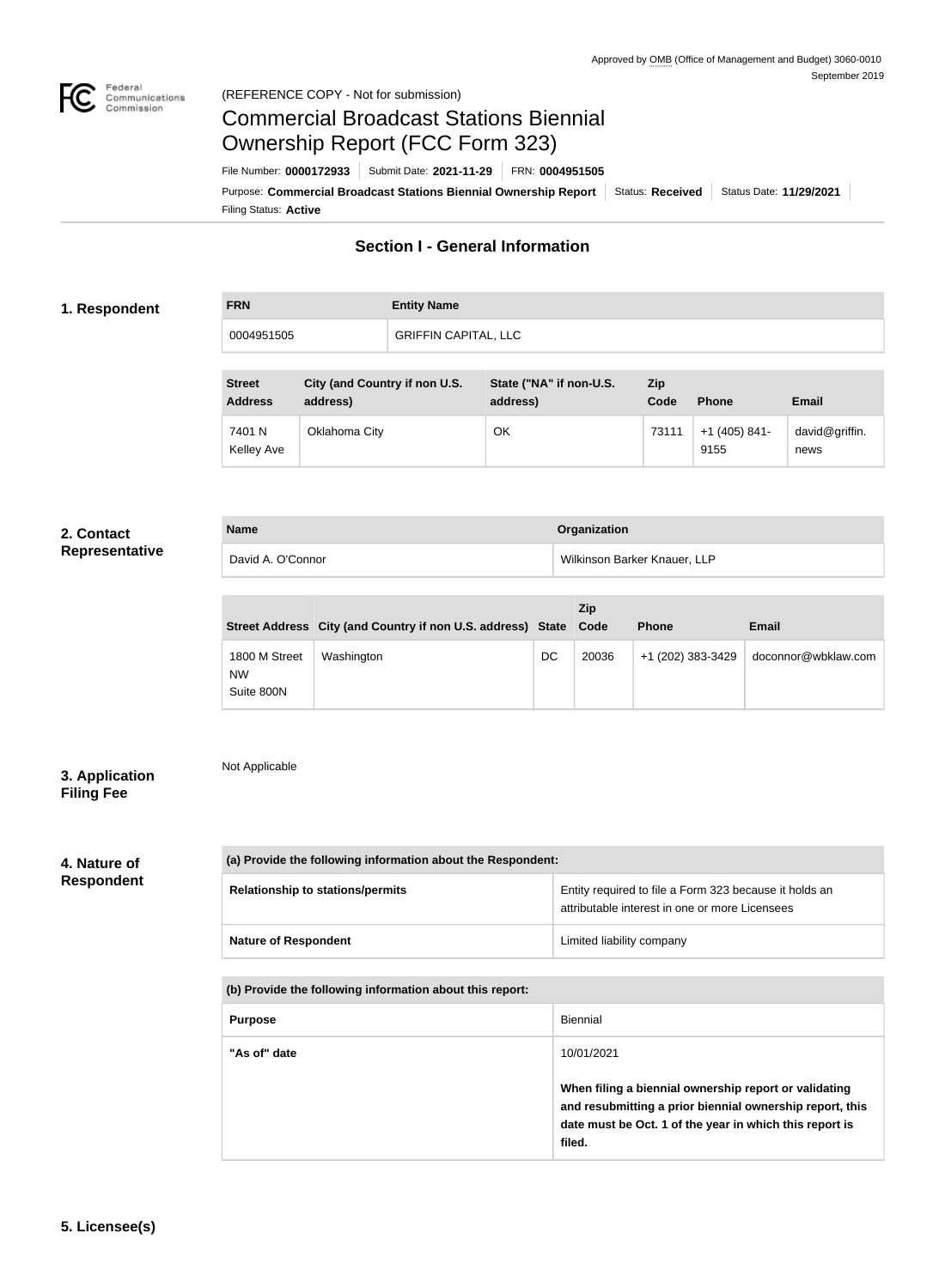#### **and Station(s)**

**Respondent is filing this report to cover the following Licensee(s) and station(s):**

| Licensee/Permittee Name          | <b>FRN</b> |
|----------------------------------|------------|
| <b>GRIFFIN LICENSING, L.L.C.</b> | 0015452238 |

| Fac. ID No. | <b>Call Sign</b> | <b>City</b>          | <b>State</b> | <b>Service</b> |
|-------------|------------------|----------------------|--------------|----------------|
| 25382       | KWTV-DT          | <b>OKLAHOMA CITY</b> | OK           | <b>DTV</b>     |
| 35434       | KOTV-DT          | <b>TULSA</b>         | OK           | <b>DTV</b>     |
| 38214       | <b>KSBI</b>      | <b>OKLAHOMA CITY</b> | OK           | <b>DTV</b>     |
| 55704       | <b>KHTT</b>      | <b>MUSKOGEE</b>      | OK           | <b>FM</b>      |
| 55707       | <b>KBEZ</b>      | <b>TULSA</b>         | OK           | <b>FM</b>      |
| 68329       | <b>KTSB</b>      | <b>TULSA</b>         | OK           | AM             |
| 68330       | KVOO-FM          | <b>TULSA</b>         | OK           | <b>FM</b>      |
| 68331       | <b>KXBL</b>      | <b>HENRYETTA</b>     | OK           | <b>FM</b>      |
| 78322       | <b>KQCW-DT</b>   | <b>MUSKOGEE</b>      | OK           | <b>DTV</b>     |

#### **Section II – Biennial Ownership Information**

Licensee Respondents that hold authorizations for one or more full power television, AM, and/or FM stations should list all contracts and other instruments set forth in 47 C.F.R. Section 73.3613(a) through (c) for the facility or facilities listed on this report. In addition, attributable Local Marketing Agreements (LMAs) and attributable Joint Sales Agreements (JSAs) must be disclosed by the licensee of the brokering station on its ownership report. If the agreement is an attributable LMA, an attributable JSA, or a network affiliation agreement, check the appropriate box. Otherwise, select "Other." Non-Licensee Respondents, as well as Licensee Respondents that only hold authorizations for Class A television and/or low power television stations, should select "Not Applicable" in response to this question.

Not Applicable.

#### **2. Ownership Interests**

**1. 47 C.F.R. Section 73.3613** 

**and Other Documents**

> **(a)** Ownership Interests. This Question requires Respondents to enter detailed information about ownership interests by generating a series of subforms. Answer each question on each subform. The first subform listing should be for the Respondent itself. If the Respondent is not a natural person, also list each of the officers, directors, stockholders, non-insulated partners, non-insulated members, and any other persons or entities with a direct attributable interest in the Respondent pursuant to the standards set forth in 47 C.F.R. Section 73.3555. (A "direct" interest is one that is not held through any intervening companies or entities.) List each interest holder with a direct attributable interest in the Respondent separately.

> Leave the percentage of total assets (Equity Debt Plus) field blank for an interest holder unless that interest holder has an attributable interest in the Respondent solely on the basis of the Commission's Equity Debt Plus attribution standard, 47 C.F.R. Section 73.3555, Note 2(i).

In the case of vertical or indirect ownership structures, list only those interests in the Respondent that also represent an attributable interest in the Licensee(s) for which the report is being submitted.

Entities that are part of an organizational structure that includes holding companies or other forms of indirect ownership must file separate ownership reports. In such a structure do not report, or file a separate report for, any interest holder that does not have an attributable interest in the Licensee(s) for which the report is being submitted.

Please see the Instructions for further detail concerning interests that must be reported in response to this question.

The Respondent must provide an FCC Registration Number for each interest holder reported in response to this question. Please see the Instructions for detailed information and guidance concerning this requirement.

| <b>Ownership Information</b> |                             |  |  |  |
|------------------------------|-----------------------------|--|--|--|
| <b>FRN</b>                   | 0004951505                  |  |  |  |
| <b>Entity Name</b>           | <b>GRIFFIN CAPITAL, LLC</b> |  |  |  |
| <b>Address</b>               | PO Box                      |  |  |  |
|                              |                             |  |  |  |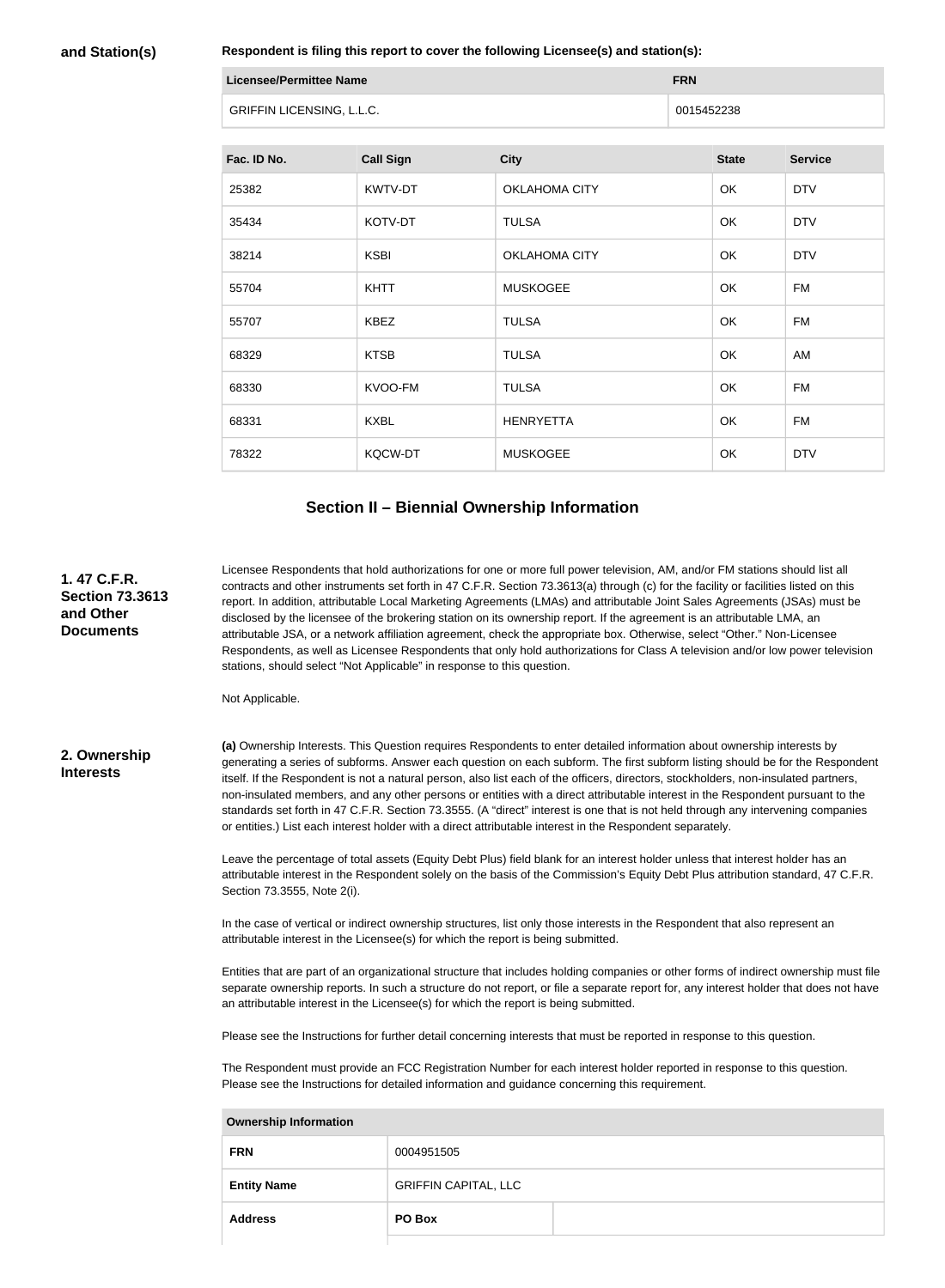|                                                         | <b>Street 1</b>                                                                      | 7401 N Kelley Ave    |                            |
|---------------------------------------------------------|--------------------------------------------------------------------------------------|----------------------|----------------------------|
|                                                         | <b>Street 2</b>                                                                      |                      |                            |
|                                                         | <b>City</b>                                                                          | Oklahoma City        |                            |
|                                                         | State ("NA" if non-U.S.<br>address)                                                  | OK                   |                            |
|                                                         | <b>Zip/Postal Code</b>                                                               | 73111                |                            |
|                                                         | Country (if non-U.S.<br>address)                                                     | <b>United States</b> |                            |
| <b>Listing Type</b>                                     | Respondent                                                                           |                      |                            |
| <b>Positional Interests</b><br>(check all that apply)   | Respondent                                                                           |                      |                            |
| <b>Tribal Nation or Tribal</b><br><b>Entity</b>         | Interest holder is not a Tribal nation or Tribal entity                              |                      |                            |
| <b>Interest Percentages</b><br>(enter percentage values | Voting                                                                               | 0.0%                 | <b>Jointly Held?</b><br>No |
| from 0.0 to 100.0)                                      | <b>Equity</b>                                                                        | 0.0%                 |                            |
|                                                         | <b>Total assets (Equity Debt</b><br>Plus)                                            | 0.0%                 |                            |
| that do not appear on this report?                      | Does interest holder have an attributable interest in one or more broadcast stations |                      | <b>No</b>                  |

| <b>Ownership Information</b> |
|------------------------------|
|------------------------------|

| UWIIGI JIIIN IIIIUI IIIUUUII                                                  |                                                         |                      |                            |  |
|-------------------------------------------------------------------------------|---------------------------------------------------------|----------------------|----------------------------|--|
| <b>FRN</b>                                                                    | 0019309061                                              |                      |                            |  |
| <b>Entity Name</b>                                                            | David F. Griffin Revocable Trust                        |                      |                            |  |
| <b>Address</b>                                                                | PO Box                                                  |                      |                            |  |
|                                                                               | <b>Street 1</b>                                         | 7401 N Kelley Ave    |                            |  |
|                                                                               | <b>Street 2</b>                                         |                      |                            |  |
|                                                                               | <b>City</b>                                             | Oklahoma City        |                            |  |
|                                                                               | State ("NA" if non-U.S.<br>address)                     | <b>OK</b>            |                            |  |
|                                                                               | <b>Zip/Postal Code</b>                                  | 73111-8420           |                            |  |
|                                                                               | Country (if non-U.S.<br>address)                        | <b>United States</b> |                            |  |
| <b>Listing Type</b>                                                           | Other Interest Holder                                   |                      |                            |  |
| <b>Positional Interests</b><br>(check all that apply)                         | LC/LLC/PLLC Member                                      |                      |                            |  |
| <b>Tribal Nation or Tribal</b><br><b>Entity</b>                               | Interest holder is not a Tribal nation or Tribal entity |                      |                            |  |
| <b>Interest Percentages</b><br>(enter percentage values<br>from 0.0 to 100.0) | Voting                                                  | 100.0%               | <b>Jointly Held?</b><br>No |  |
|                                                                               | <b>Equity</b>                                           | 45.1%                |                            |  |
|                                                                               |                                                         |                      |                            |  |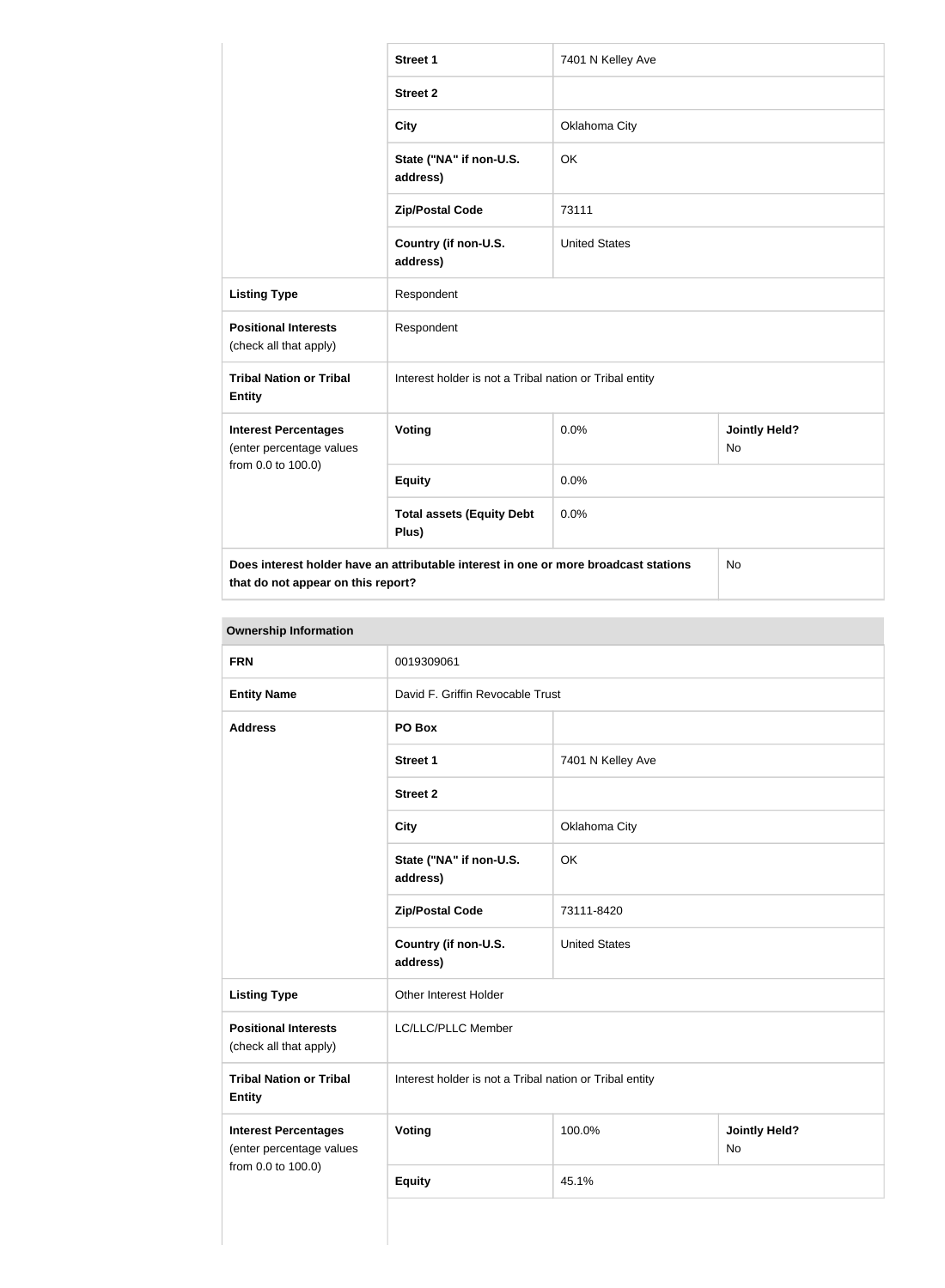|                                                                                      | <b>Total assets (Equity Debt</b><br>Plus) | $0.0\%$ |  |
|--------------------------------------------------------------------------------------|-------------------------------------------|---------|--|
| Does interest holder have an attributable interest in one or more broadcast stations |                                           | No.     |  |

| <b>Ownership Information</b>                                                  |                                                                                      |                                  |                            |  |
|-------------------------------------------------------------------------------|--------------------------------------------------------------------------------------|----------------------------------|----------------------------|--|
| <b>FRN</b>                                                                    | 0019271592                                                                           |                                  |                            |  |
| <b>Name</b>                                                                   | David F. Griffin                                                                     |                                  |                            |  |
| <b>Address</b>                                                                | PO Box                                                                               |                                  |                            |  |
|                                                                               | <b>Street 1</b>                                                                      | 7401 N Kelley Ave                |                            |  |
|                                                                               | <b>Street 2</b>                                                                      |                                  |                            |  |
|                                                                               | <b>City</b>                                                                          | Oklahoma City                    |                            |  |
|                                                                               | State ("NA" if non-U.S.<br>address)                                                  | OK                               |                            |  |
|                                                                               | <b>Zip/Postal Code</b>                                                               | 73111-8420                       |                            |  |
|                                                                               | Country (if non-U.S.<br>address)                                                     | <b>United States</b>             |                            |  |
| <b>Listing Type</b>                                                           | Other Interest Holder                                                                |                                  |                            |  |
| <b>Positional Interests</b><br>(check all that apply)                         | Officer, Other - MANAGER                                                             |                                  |                            |  |
| Citizenship, Gender,                                                          | <b>Citizenship</b>                                                                   | US                               |                            |  |
| <b>Ethnicity, and Race</b><br><b>Information (Natural</b>                     | Gender                                                                               | Male                             |                            |  |
| <b>Persons Only)</b>                                                          | <b>Ethnicity</b>                                                                     | Not Hispanic or Latino           |                            |  |
|                                                                               | Race                                                                                 | American Indian or Alaska Native |                            |  |
| <b>Interest Percentages</b><br>(enter percentage values<br>from 0.0 to 100.0) | Voting                                                                               | 0.0%                             | <b>Jointly Held?</b><br>No |  |
|                                                                               | <b>Equity</b>                                                                        | 0.0%                             |                            |  |
|                                                                               | <b>Total assets (Equity Debt</b><br>Plus)                                            | 0.0%                             |                            |  |
|                                                                               | Does interest holder have an attributable interest in one or more broadcast stations |                                  | No                         |  |

| <b>Ownership Information</b> |  |
|------------------------------|--|
|------------------------------|--|

**that do not appear on this report?**

| <b>FRN</b>     | 0019272533                          |                   |
|----------------|-------------------------------------|-------------------|
| <b>Name</b>    | Kirsten Griffin                     |                   |
| <b>Address</b> | PO Box                              |                   |
|                | <b>Street 1</b>                     | 7401 N Kelley Ave |
|                | <b>Street 2</b>                     |                   |
|                | City                                | Oklahoma City     |
|                | State ("NA" if non-U.S.<br>address) | OK                |
|                |                                     |                   |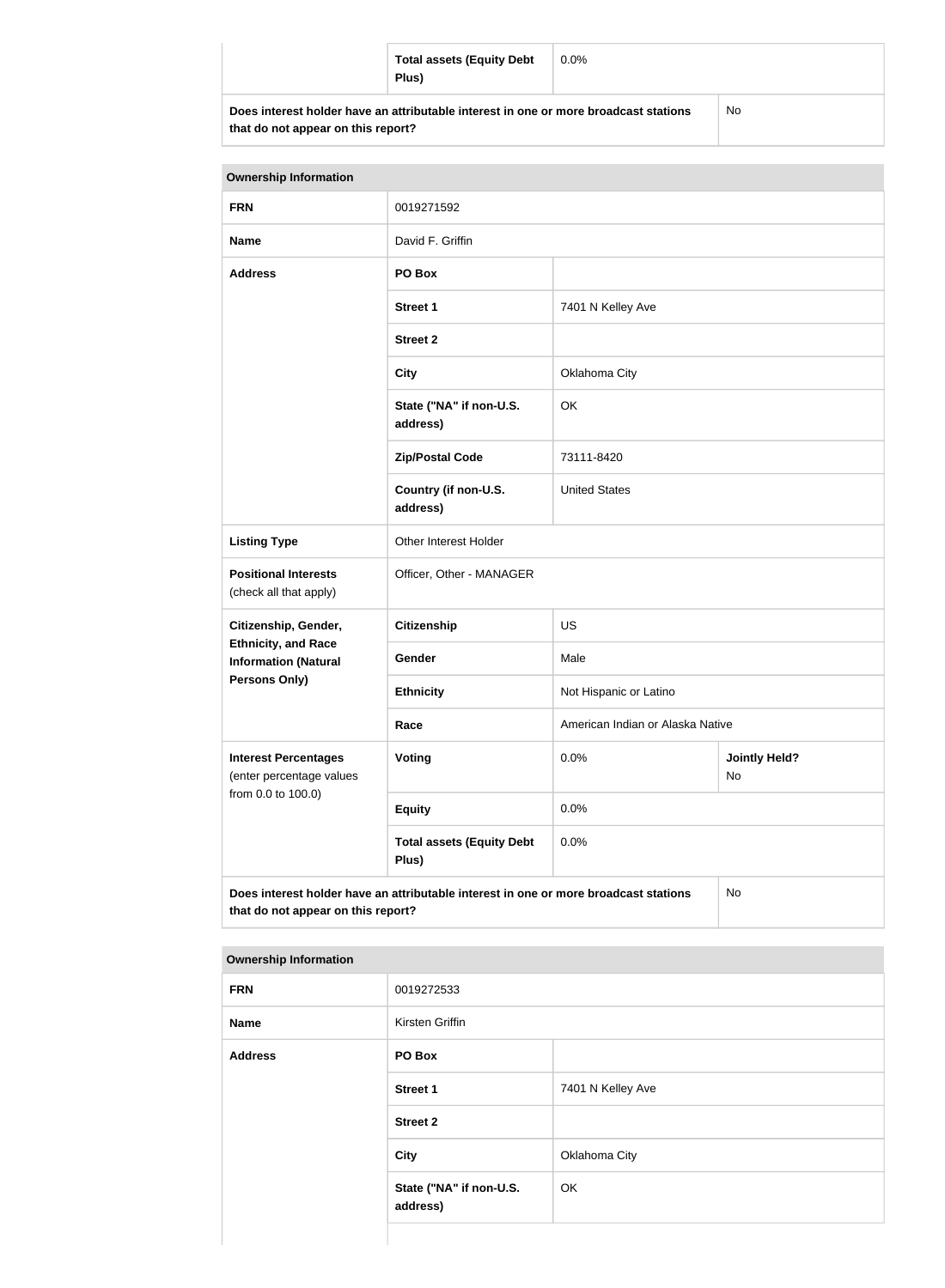|                                                                                      | <b>Zip/Postal Code</b>                    | 73111-8420             |                                   |  |
|--------------------------------------------------------------------------------------|-------------------------------------------|------------------------|-----------------------------------|--|
|                                                                                      | Country (if non-U.S.<br>address)          | <b>United States</b>   |                                   |  |
| <b>Listing Type</b>                                                                  | Other Interest Holder                     |                        |                                   |  |
| <b>Positional Interests</b><br>(check all that apply)                                | Officer                                   |                        |                                   |  |
| Citizenship, Gender,                                                                 | <b>Citizenship</b>                        | <b>US</b>              |                                   |  |
| <b>Ethnicity, and Race</b><br><b>Information (Natural</b>                            | Gender                                    | Female                 |                                   |  |
| <b>Persons Only)</b>                                                                 | <b>Ethnicity</b>                          | Not Hispanic or Latino |                                   |  |
|                                                                                      | Race                                      | White                  |                                   |  |
| <b>Interest Percentages</b><br>(enter percentage values<br>from 0.0 to 100.0)        | Voting                                    | 0.0%                   | <b>Jointly Held?</b><br><b>No</b> |  |
|                                                                                      | <b>Equity</b>                             | 0.0%                   |                                   |  |
|                                                                                      | <b>Total assets (Equity Debt</b><br>Plus) | 0.0%                   |                                   |  |
| Does interest holder have an attributable interest in one or more broadcast stations |                                           | <b>No</b>              |                                   |  |

**that do not appear on this report?**

**Ownership Information FRN** 0015217102 Name STEVE FOERSTER **Address PO Box Street 1** 7401 N Kelley Ave **Street 2 City** Oklahoma City **State ("NA" if non-U.S. address)** OK **Zip/Postal Code** 73111-8420 **Country (if non-U.S. address)** United States **Listing Type Other Interest Holder Positional Interests** (check all that apply) **Officer Citizenship, Gender, Ethnicity, and Race Information (Natural Persons Only) Citizenship** US Gender Male **Ethnicity** Not Hispanic or Latino **Race** White **Interest Percentages** (enter percentage values from 0.0 to 100.0) **Voting Voting Definitive of**  $\begin{array}{c} 0.0\% \\ 0.0\% \end{array}$  **<b>Jointly Held?** No **Equity** 0.0%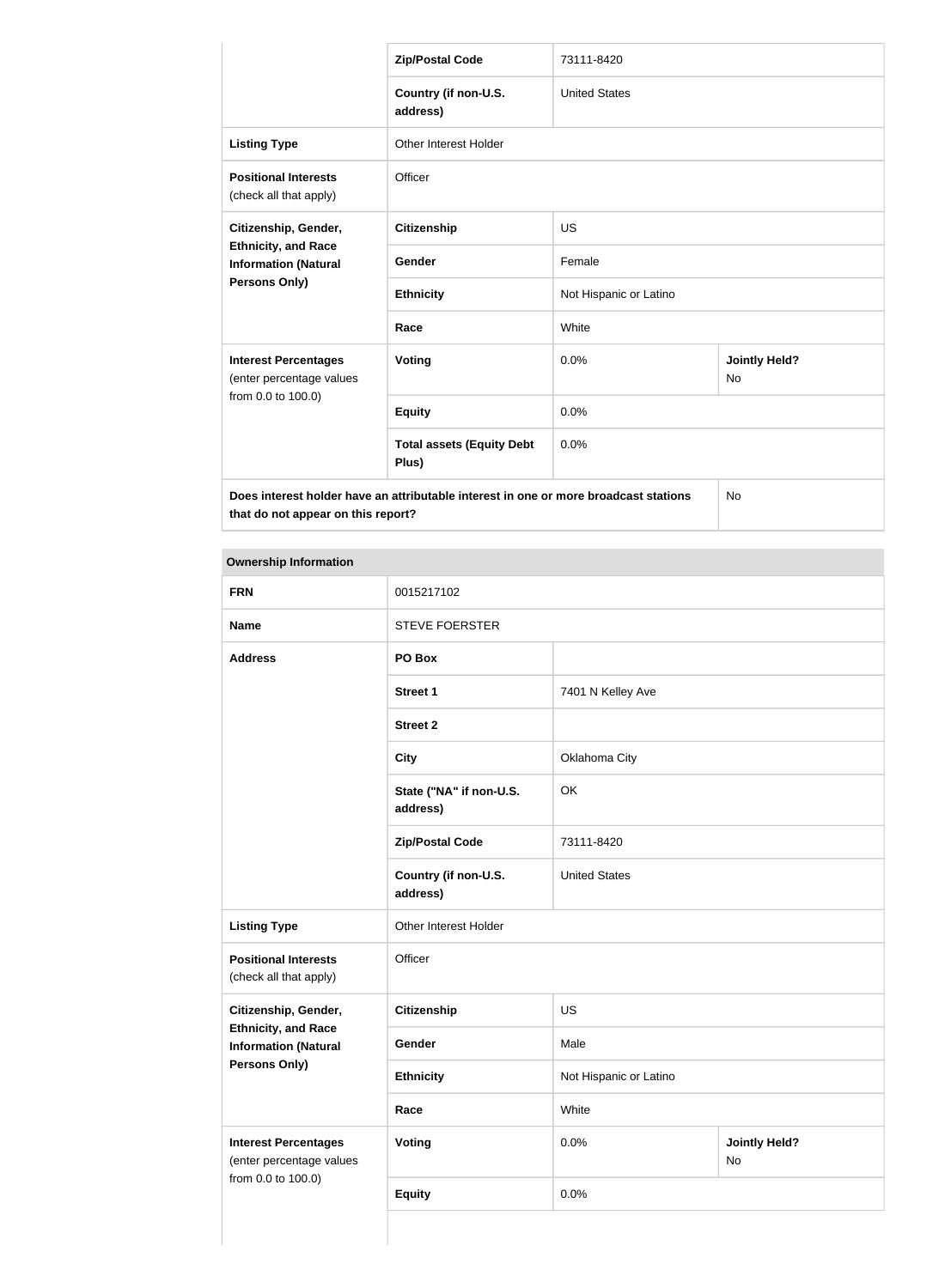| <b>Total assets (Equity Debt</b><br>Plus)                                            | $0.0\%$ |           |
|--------------------------------------------------------------------------------------|---------|-----------|
| Does interest holder have an attributable interest in one or more broadcast stations |         | <b>No</b> |

**that do not appear on this report?**

| <b>Ownership Information</b>                                                                                                     |                                           |                        |                            |  |
|----------------------------------------------------------------------------------------------------------------------------------|-------------------------------------------|------------------------|----------------------------|--|
| <b>FRN</b>                                                                                                                       | 0028007102                                |                        |                            |  |
| <b>Name</b>                                                                                                                      | Tony LoPresto                             |                        |                            |  |
| <b>Address</b>                                                                                                                   | PO Box                                    |                        |                            |  |
|                                                                                                                                  | <b>Street 1</b>                           | 7401 N. Kelly Avenue   |                            |  |
|                                                                                                                                  | <b>Street 2</b>                           |                        |                            |  |
|                                                                                                                                  | <b>City</b>                               | Oklahoma City          |                            |  |
|                                                                                                                                  | State ("NA" if non-U.S.<br>address)       | OK                     |                            |  |
|                                                                                                                                  | <b>Zip/Postal Code</b>                    | 73111-8420             |                            |  |
|                                                                                                                                  | Country (if non-U.S.<br>address)          | <b>United States</b>   |                            |  |
| <b>Listing Type</b>                                                                                                              | Other Interest Holder                     |                        |                            |  |
| <b>Positional Interests</b><br>(check all that apply)                                                                            | Officer                                   |                        |                            |  |
| Citizenship, Gender,                                                                                                             | <b>Citizenship</b>                        | <b>US</b>              |                            |  |
| <b>Ethnicity, and Race</b><br><b>Information (Natural</b>                                                                        | Gender                                    | Male                   |                            |  |
| <b>Persons Only)</b>                                                                                                             | <b>Ethnicity</b>                          | Not Hispanic or Latino |                            |  |
|                                                                                                                                  | Race                                      | White                  |                            |  |
| <b>Interest Percentages</b><br>(enter percentage values                                                                          | <b>Voting</b>                             | 0.0%                   | <b>Jointly Held?</b><br>No |  |
| from 0.0 to 100.0)                                                                                                               | <b>Equity</b>                             | 0.0%                   |                            |  |
|                                                                                                                                  | <b>Total assets (Equity Debt</b><br>Plus) | 0.0%                   |                            |  |
| Does interest holder have an attributable interest in one or more broadcast stations<br>No<br>that do not appear on this report? |                                           |                        |                            |  |

| <b>FRN</b>     | 0019267582                          |                      |
|----------------|-------------------------------------|----------------------|
| Name           | Ted W. Strickland                   |                      |
| <b>Address</b> | PO Box                              |                      |
|                | Street 1                            | 7401 N. Kelly Avenue |
|                | <b>Street 2</b>                     |                      |
|                | City                                | Oklahoma City        |
|                | State ("NA" if non-U.S.<br>address) | OK                   |
|                |                                     |                      |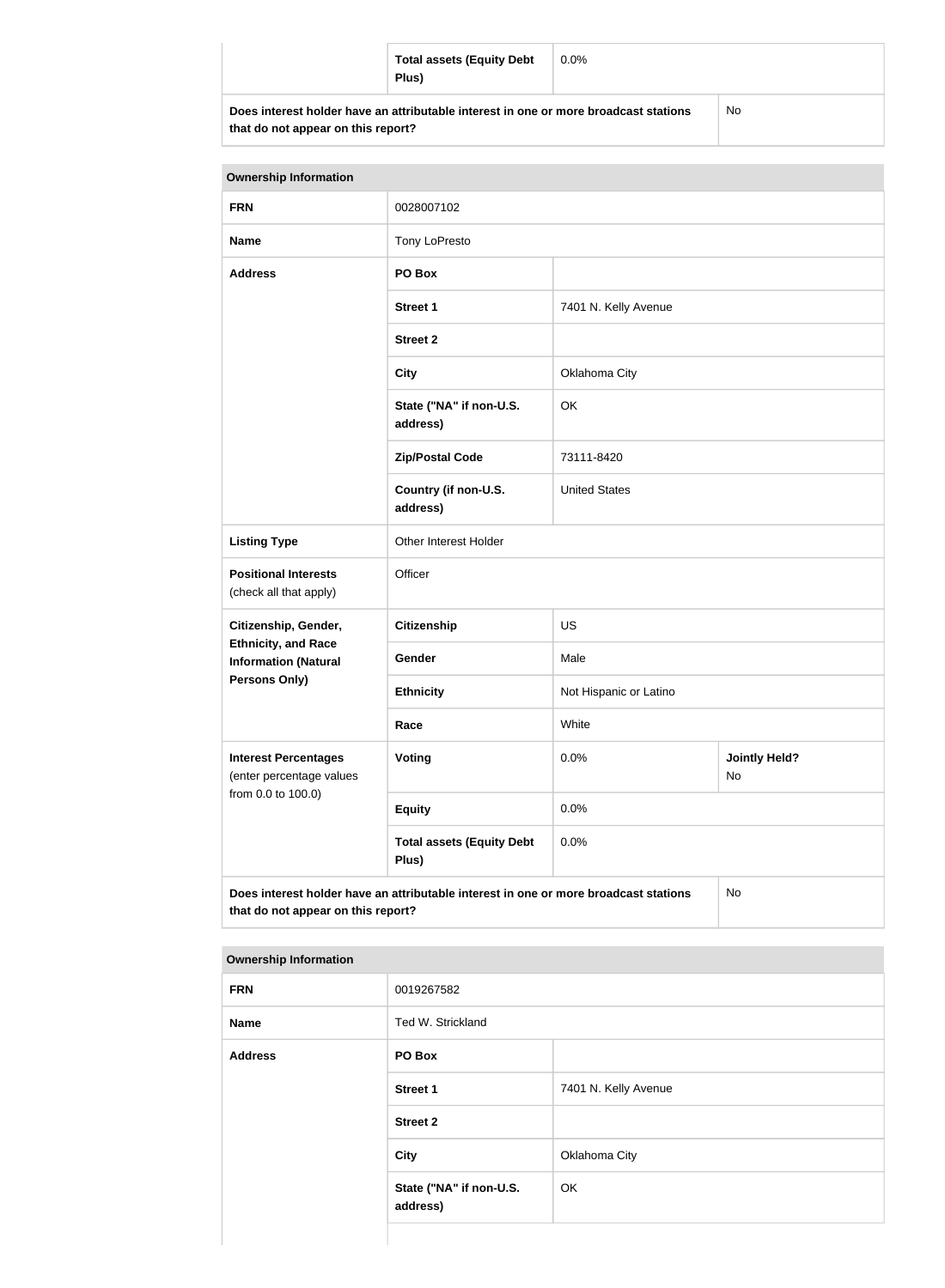|                                                                                                                            | <b>Zip/Postal Code</b>                    | 73111-8420             |                                   |
|----------------------------------------------------------------------------------------------------------------------------|-------------------------------------------|------------------------|-----------------------------------|
|                                                                                                                            | Country (if non-U.S.<br>address)          | <b>United States</b>   |                                   |
| <b>Listing Type</b>                                                                                                        | Other Interest Holder                     |                        |                                   |
| <b>Positional Interests</b><br>(check all that apply)                                                                      | Officer                                   |                        |                                   |
| Citizenship, Gender,                                                                                                       | <b>Citizenship</b>                        | <b>US</b>              |                                   |
| <b>Ethnicity, and Race</b><br><b>Information (Natural</b>                                                                  | Gender                                    | Male                   |                                   |
| <b>Persons Only)</b>                                                                                                       | <b>Ethnicity</b>                          | Not Hispanic or Latino |                                   |
|                                                                                                                            | Race                                      | White                  |                                   |
| <b>Interest Percentages</b><br>(enter percentage values                                                                    | Voting                                    | 0.0%                   | <b>Jointly Held?</b><br><b>No</b> |
| from 0.0 to 100.0)                                                                                                         | <b>Equity</b>                             | 0.0%                   |                                   |
|                                                                                                                            | <b>Total assets (Equity Debt</b><br>Plus) | 0.0%                   |                                   |
| Does interest holder have an attributable interest in one or more broadcast stations<br>that do not appear on this report? |                                           | No                     |                                   |
| (b) Respondent certifies that any interests, including equity, financial, or voting<br>Yes                                 |                                           |                        |                                   |
| interests, not reported in this filing are non-attributable.                                                               |                                           |                        |                                   |

If "No," submit as an exhibit an explanation.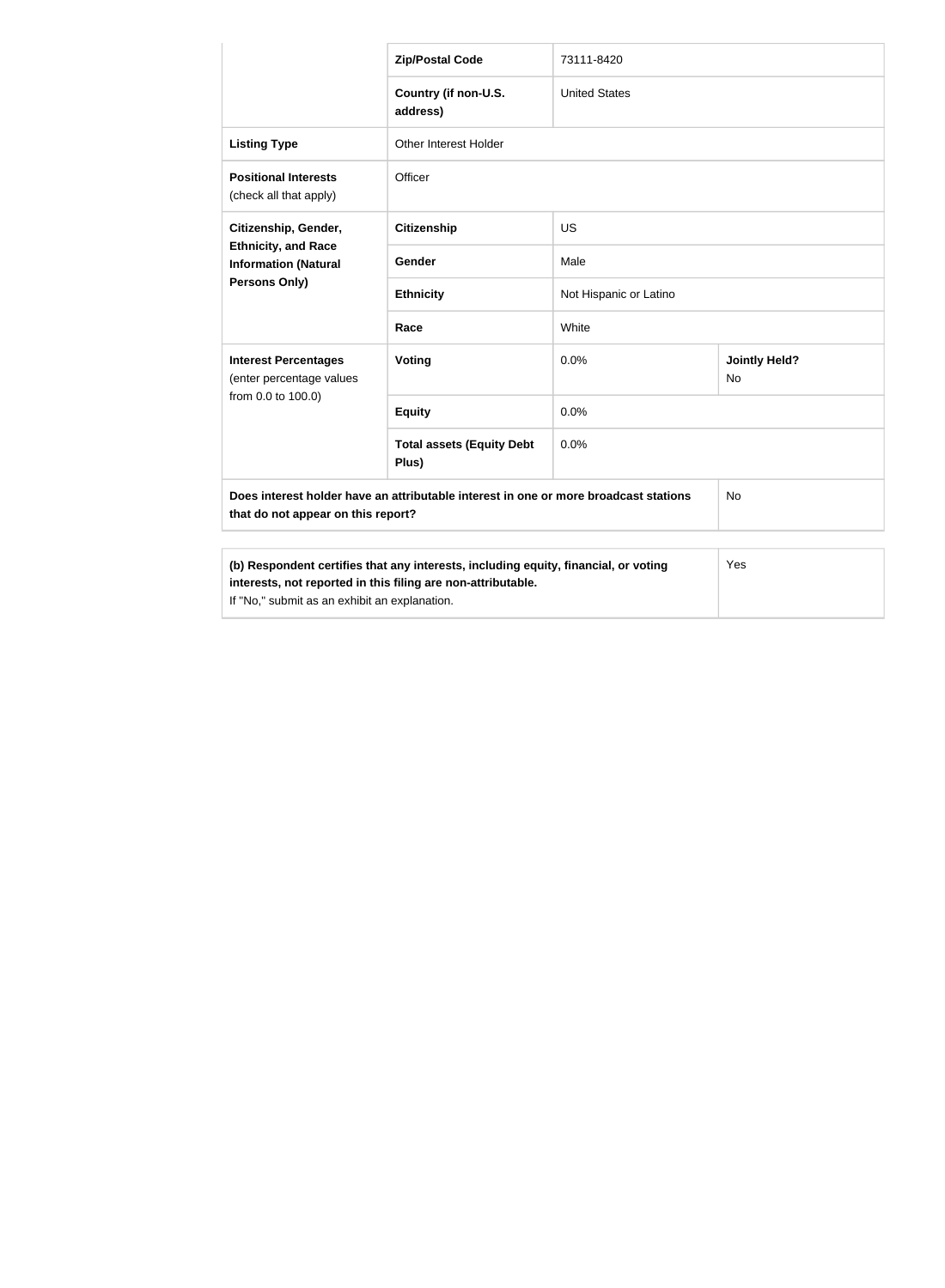

**(d) Are any of the individuals listed as an attributable interest holder in the Respondent married to each other or related to each other as parentchild or as siblings?** Yes

If "Yes," provide the following information for each such the relationship.

#### **Family Relationships**

| .            |            |             |                 |  |
|--------------|------------|-------------|-----------------|--|
| <b>FRN</b>   | 0019271592 | Name        | David F Griffin |  |
| <b>FRN</b>   | 0019272533 | <b>Name</b> | Kirsten Griffin |  |
| Relationship | Spouses    |             |                 |  |

| (e) Is Respondent seeking an attribution exemption for any officer or director with<br>duties wholly unrelated to the Licensee(s)?                                                                                             | No |
|--------------------------------------------------------------------------------------------------------------------------------------------------------------------------------------------------------------------------------|----|
| If "Yes," complete the information in the required fields and submit an Exhibit fully describing<br>that individual's duties and responsibilities, and explaining why that individual should not be<br>attributed an interest. |    |